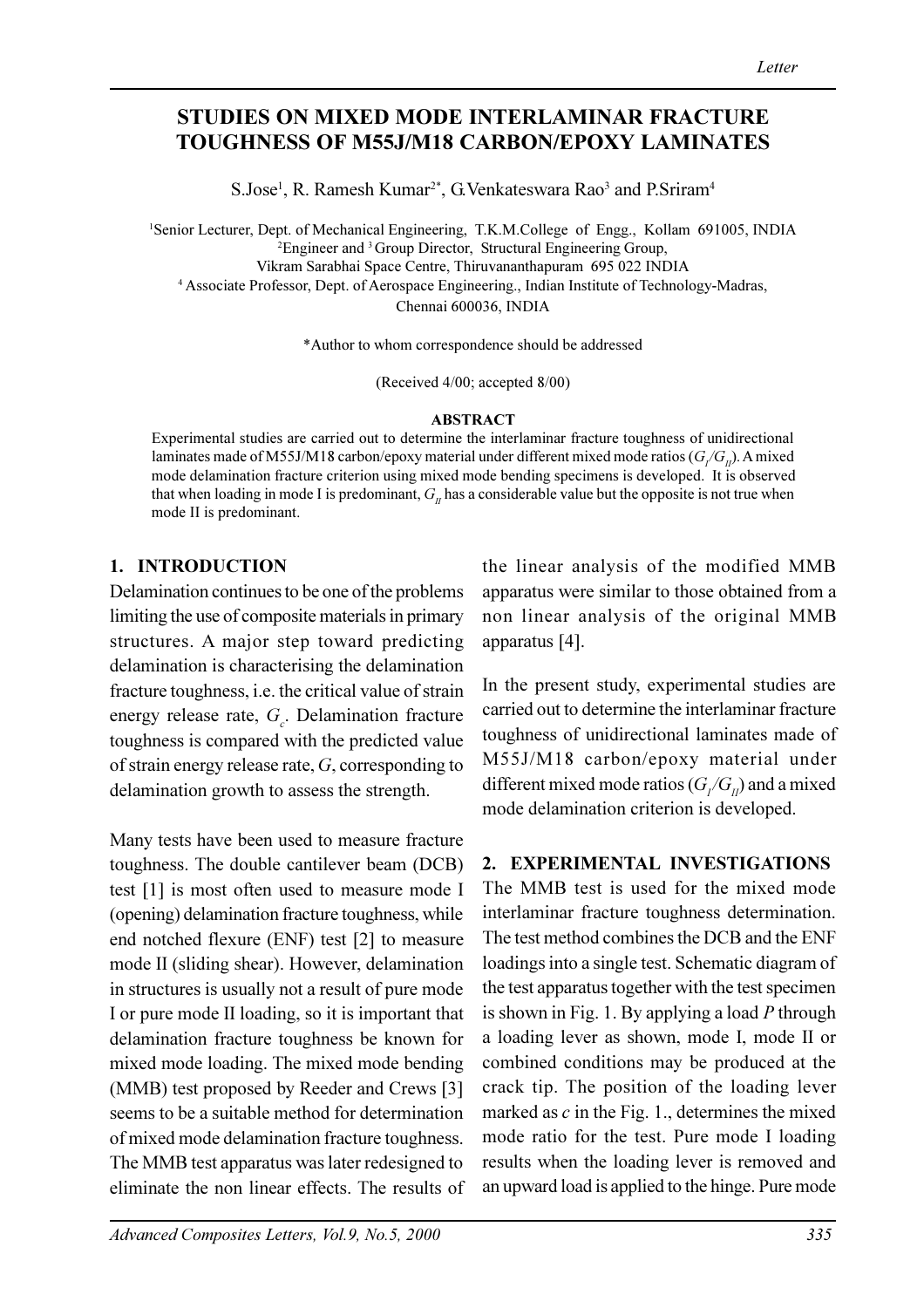

Fig.1. :Schematic Diagram of MMB Specimen and Test Apparatus

II loading results when the load is applied such that  $c \leq \frac{L}{3}$ . Any other position produces mixed mode loading conditions [3]. The modified MMB test fixture proposed by Reeder and Crews [4] is used in the study.

Analytical studies on the test method resulted in several data reduction schemes to obtain  $G<sub>I</sub>$  and  $G<sub>n</sub>$  from MMB test data. Bhashyan and Davidson [5] presented a review of such schemes and the method proposed by Kinloch et. al.[6] evolved as the one producing accurate results in comparison with the respective FE results.

$$
G_{I} = \frac{4P^{2}(3c - L)^{2}}{64bL^{2}E_{11}I}(a + \chi h)^{2}
$$
 (1)

$$
G_{II} = \frac{3P^2(c+L)^2}{64bL^2E_{11}I}(a+0.42\chi h)^2
$$
 (2)

$$
\chi = \sqrt{\frac{E_{11}}{11G_{12}} \left\{ 3 - 2\left(\frac{\Gamma}{1+\Gamma}\right)^2 \right\}}
$$
(3)

$$
\Gamma = 1.18 \frac{\sqrt{E_{11} E_{22}}}{G_{12}} \tag{4}
$$

Mixed mode ratio defined as the ratio of mode I loading to mode II loading and is given by the expression,

Mixed mode ratio = 
$$
\frac{4}{3} \left( \frac{3c - L}{c + L} \right)^2
$$
 (5)

### 2.1 Specimen Preparation

Elastic properties of M55J / M18 carbon/epoxy laminates used for the present study are as given in Table 1. MMB specimens of dimensions 150 x 25 mm containing a Teflon insert of 65mm (0.5 mm thick) between the middle layers as detailed in Fig. 1 are cut from a  $[0]_{30}$  laminate.

The schematic diagram of the MMB fixture is given in Fig. 1. Brass hinges are used for attaching the specimens to the fixture for loading purpose. Commercially available epoxy based adhesive Araldite with a curing period of 24 hours is used for fixing the hinges to specimen. Care is taken to ensure proper hinge alignment, as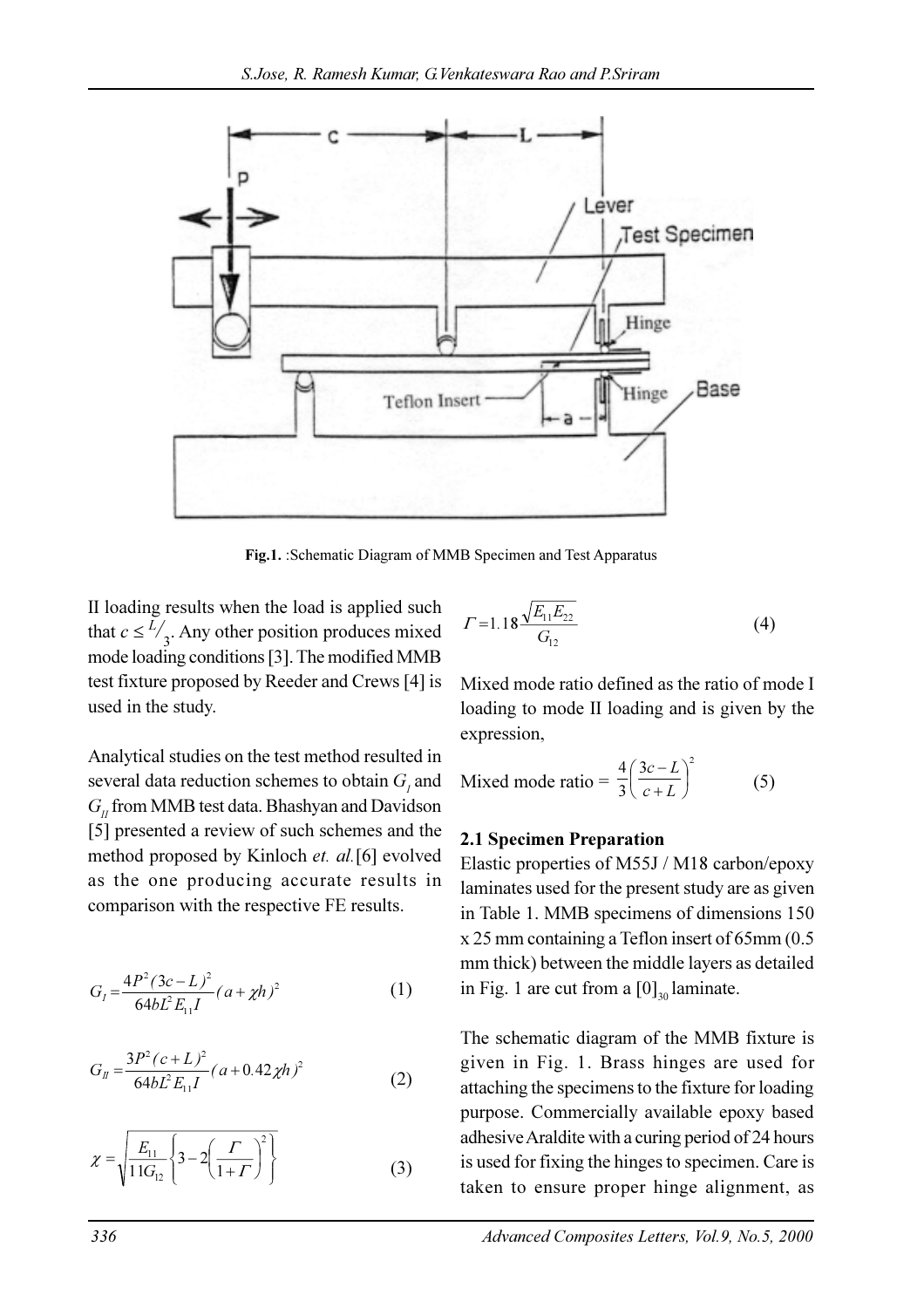

Fig. 2. :MMB Specimen During Testing

improper alignment would cause torsional loading on the specimen. The MMB specimen positioned in the loading fixture is shown in Fig. 2.

## 2.2. Testing

The specimen is inserted into the fixture and fixed by means of screws. The tests were conducted with a FIE make machine of 5tons capacity. The yoke attached to the lower arm of the machine is lowered till it just rested on the saddle of the MMB fixture. From that point, the yoke is lowered very slowly and force and displacement data are recorded at regular intervals.

ratios and under pure mode I loading. The test is done under displacement controlled condition with a loading rate of 1.25 mm/min. The pure mode I test is conducted after removing the MMB test fixture and by loading the specimen directly through the hinges by applying tensile load as in a DCB test.

# 3. RESULTS AND DISCUSSION

Results of the interlaminar fracture toughness tests are presented in Table 2 and through Figures 3 & 4. One can observe that the  $G_c$  for pure Mode I and pure Mode II are found to be 66.5 J/m<sup>2</sup> and 223.9  $J/m^2$  respectively. For the material considered,  $G<sub>II</sub>$  for pure mode II is obtained as 3.4 times higher than the  $G<sub>s</sub>$  for the pure mode I.

The test is conducted for different mixed mode

| Longitudinal Young's modulus, $E_{xx}$ / GPa                    | 329   |
|-----------------------------------------------------------------|-------|
| <b>Transverse Young's modulus, <math>E_{\rm w}</math> / GPa</b> | 6.0   |
| Poisson's Ratio, $v_{xy}$                                       | 0.346 |
| <b>Shear Modulus, <math>G_{xy}</math> / GPa</b>                 | 4.4   |
| Longitudinal tensile strength, $X/MPa$                          | 1327  |
| Transverse tensile strength, $Y/MPa$                            | 22    |
| Shear strength, $S/MPa$                                         | 749   |

Table 1. :Elastic properties of M55J / M18 carbon/epoxy composite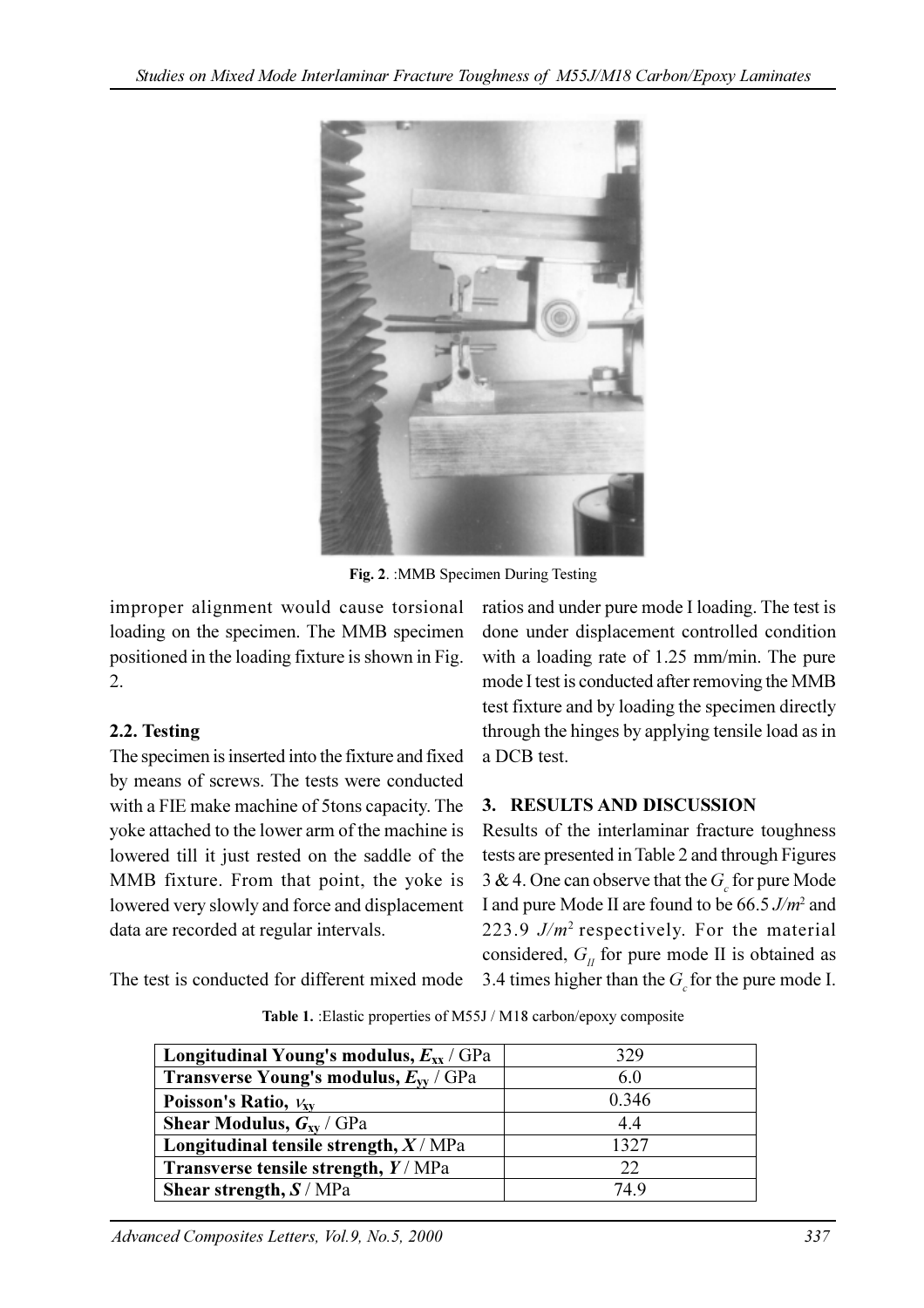| Mixed mode ratio |                     | <b>Fracture Toughness</b> / $J/m^2$ |          |         |
|------------------|---------------------|-------------------------------------|----------|---------|
| $G_V G_H$        | No. of<br>Specimens | $G_I$                               | $G_{II}$ | $G_c$   |
| Pure Mode I      |                     | 66.5                                | 0.0      | 66.5    |
| 4.8              | $\mathbf{1}$        | 83.58                               | 17.05    | 100.63  |
|                  | $\overline{2}$      | 72.85                               | 15.31    | 88.16   |
|                  | $\mathbf{1}$        | 68.09                               | 21.93    | 90.02   |
| 3.0              | $\overline{2}$      | 88.89                               | 29.27    | 118.16  |
|                  | $\overline{3}$      | 58.49                               | 19.65    | 78.11   |
|                  | $\mathbf{1}$        | 147.36                              | 74.3     | 221.66  |
| 1.8              | $\overline{2}$      | 147.3                               | 74.6     | 221.96  |
|                  | $\overline{3}$      | 121.3                               | 75.04    | 196.34  |
|                  | $\overline{4}$      | 83.78                               | 52.78    | 136.56  |
|                  | $\mathbf{1}$        | 115.07                              | 77.13    | 192.2   |
| 1.3              | $\overline{2}$      | 108.23                              | 72.88    | 181.11  |
|                  | $\overline{3}$      | 101.45                              | 88.61    | 190.06  |
| 0.8              | $\mathbf{1}$        | 63.18                               | 77.22    | 140.38  |
| 0.4              | 1                   | 37.01                               | 95.17    | 132.185 |
| 0.0              | 1                   | 0.0                                 | 211.7    | 211.7   |
| Pure Mode II     | $\overline{2}$      | 0.0                                 | 220.0    | 220.0   |
|                  | $\overline{3}$      | 0.0                                 | 240.     | 240.0   |

Table 2. :Results of Interlaminar Fracture Toughness tests with Mixed Mode Bending Specimens of M55J/M18 Carbon/epoxy Composite Laminate

It was established in literature that the material critical energy release rate,  $G_c$  obtained in a mixed mode crack condition might be several times larger than  $G_i$  obtained under pure mode I condition. Wilkins [7] reported that  $G_c$  is found to be more than 3.5 times larger than  $G_{i}$  for AS 3501-06 graphite/epoxy system. From the present experimental results it is seen that the above argument is also found to be true for the M55J/ M18 carbon/epoxy system.

Fig. 3 shows the variation of  $G<sub>I</sub>$  and  $G<sub>II</sub>$  as mode mixture  $G_{II}/G_c$  changes from 0 to 1.0. It can be noticed from Fig. 3 that even as the mixed mode ratio (ratio of mode I loading to mode II loading, Table-2) is reduced (means mode II loading is increased) both  $G<sub>I</sub>$  and  $G<sub>II</sub>$  increases till  $G<sub>II</sub>$  $G_c$ =0.4. Then  $G_i$  decreases and tends to zero

while  $G_{II}$  continues to increase almost linearly till it becomes pure mode II.

When mode mixture  $G_{II}/G_{c} = 0.5$  (that corresponds to a mixed mode ratio  $(G/G<sub>II</sub>)$ equal to unity, as  $G_{I} = G_{II}$ ) which physically means equal loading in both mode I and mode II, the value of  $\rm G_I$  and  $\rm G_{II}$ should be equal. It is interesting to note from Fig 3 that for the mixed mode ratio of 1,  $G<sub>j</sub>$  obtained from the test is found to be nearly equal to  $G<sub>II</sub>$  as anticipated. In other words, based on the present study  $G_i$  is 50%  $G_c$  so also  $G_{II}$  50% of  $G_c$  when  $G_{II}/G_c$ =0.54 instead of 0.5 (Fig.3). But for any other mode mixture such proportionality in fracture toughness does not found to exist.

For the range of  $G_{II}/G_c$  less than 0.5 which means loading in mode I is higher than mode II, the rate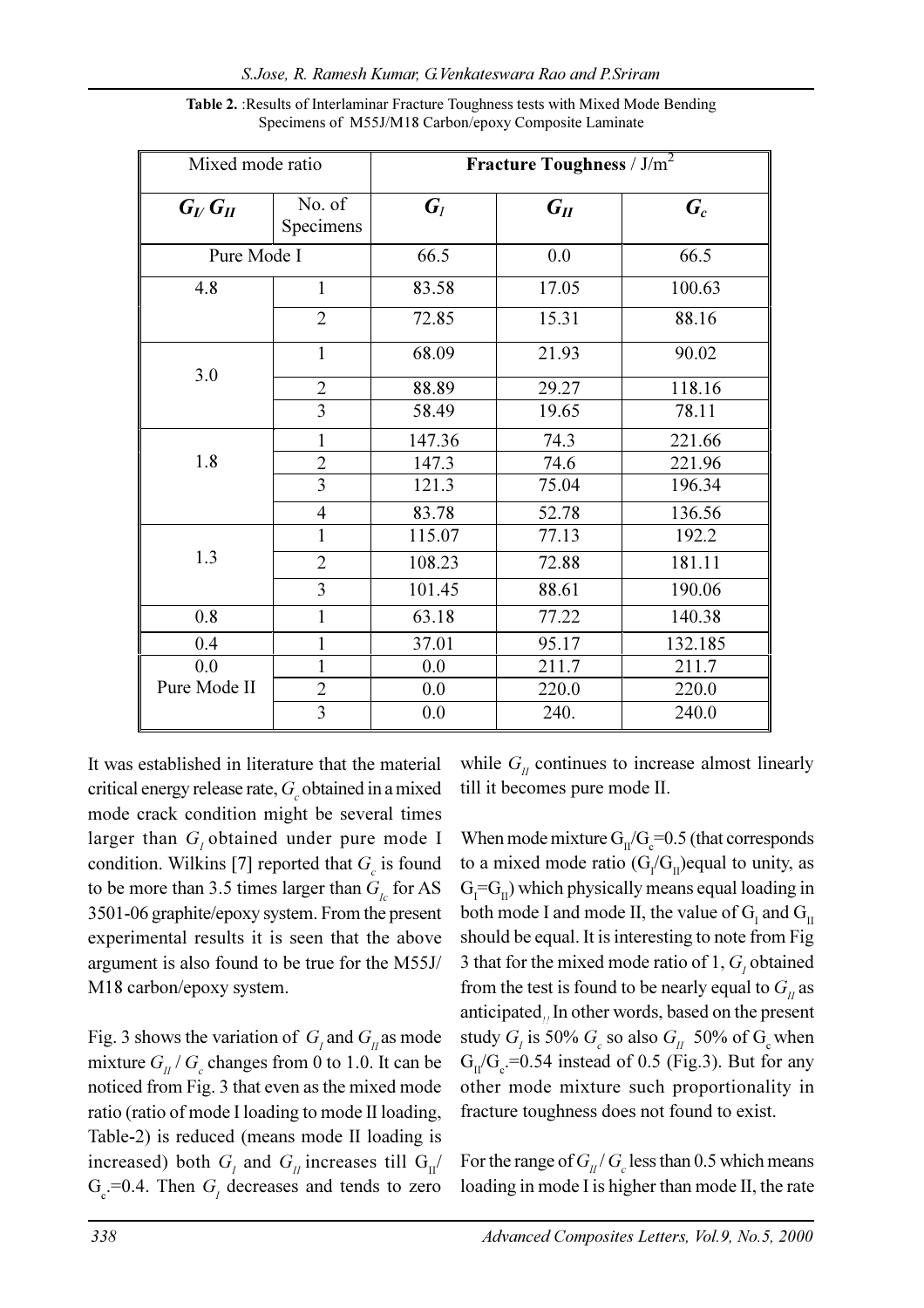

**Fig. 3** :  $G_i$  and  $G_i$  values compared with  $G_i/G_c$ 

at which  $G_{II}$  increases is considerable and  $G_{I}$  is found to be almost constant. For the range of  $G_{II}$  $/G_c > 0.5$  (which means loading in mode II is higher than mode I), one would expect  $G_{\mu}$  should remain almost constant. But it is seen that  $G_{\mu}$ increases rapidly. Thus it can be concluded that when loading in mode I is predominant,  $G<sub>II</sub>$  is having a considerable value but when mode II is

predominant,  $G<sub>l</sub>$  is not having much significance. Probably this may be the reason why in a composite structure where interlaminar shear stresses are very high, (Mode II predominant), the conventional design is based on only the interlaminar shear strength.

Based on the present experimental results on



Fig. 4 :Mixed Mode Delamination Criterion for M55J/M18 Carbon-Epoxy Uniderectional Laminates.